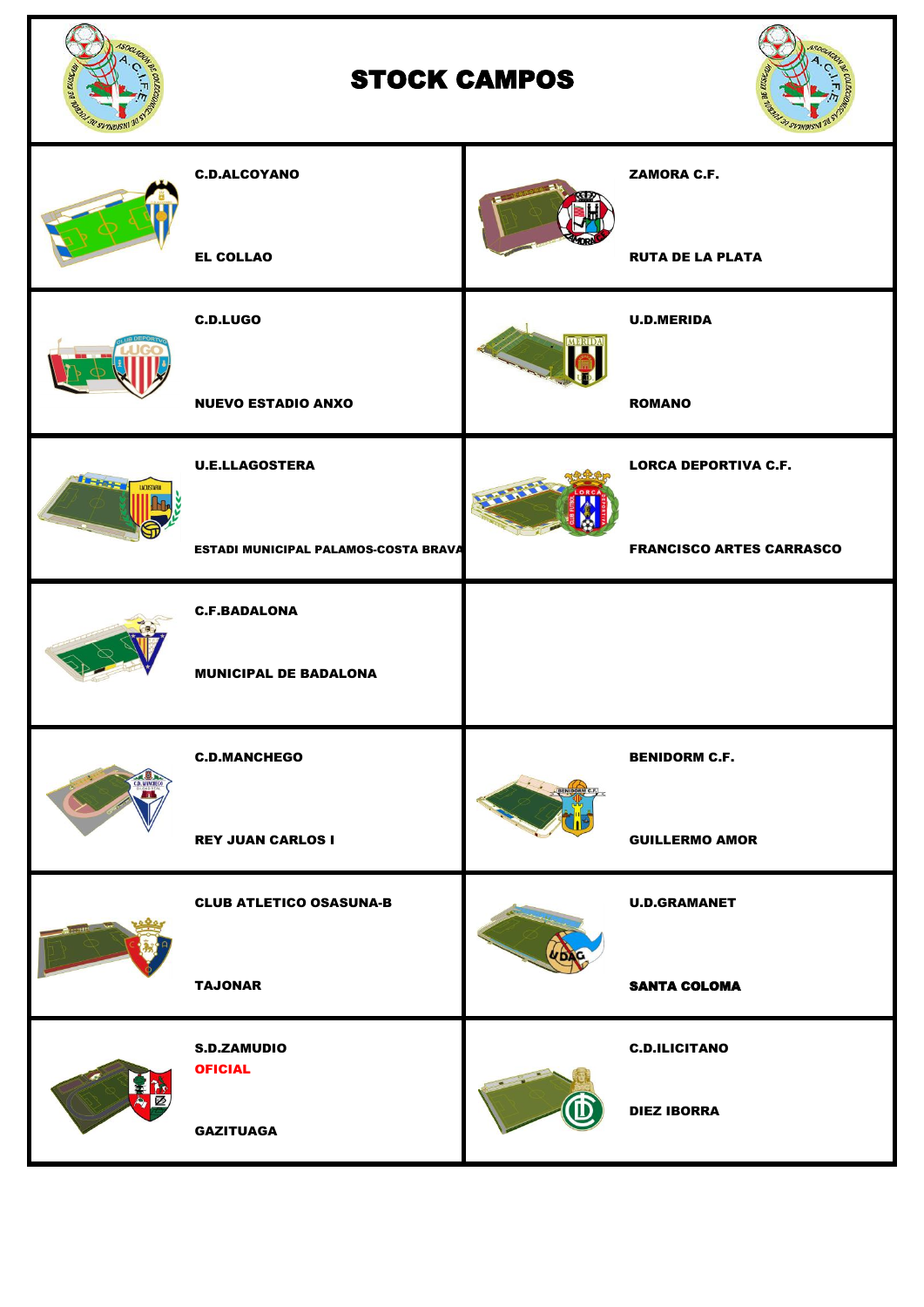|                  | <b>C.F.JEREZ INDUSTRIAL</b>        |           | <b>RACING CLUB DE FERROL</b> |
|------------------|------------------------------------|-----------|------------------------------|
|                  | <b>LA JUVENTUD</b>                 |           | <b>A MALATA</b>              |
| $rac{6.2.94}{5}$ | <b>C.D.GETXO</b><br><b>OFICIAL</b> |           | <b>C.D.MOSTOLES</b>          |
|                  | <b>FADURA</b>                      |           | <b>EL SOTO</b>               |
|                  | <b>U.D.ALZIRA</b>                  |           |                              |
|                  | <b>LUIS SUÑER</b>                  |           |                              |
| EIO              | <b>S.D.LEIOA</b>                   |           | <b>C.D.TERUEL</b>            |
|                  | <b>SARRIENA</b>                    |           | <b>PINILLA</b>               |
|                  | <b>REAL VALLADOLID-B</b>           |           | <b>C.E.JUPITER</b>           |
|                  | <b>CIUDAD DEPORTIVA VALLADOLID</b> |           | <b>LA VERNEDA</b>            |
|                  |                                    |           |                              |
|                  |                                    |           |                              |
|                  | <b>R.C.D.ESPANYOL-B</b>            |           | <b>REAL BETIS BALOMPIE</b>   |
|                  | <b>DANI JARQUE</b>                 |           | <b>BENITO VILLAMARIN</b>     |
| MERID            | A.D.MERIDA                         |           | <b>CORIA C.F.</b>            |
|                  |                                    | CORIA C.F |                              |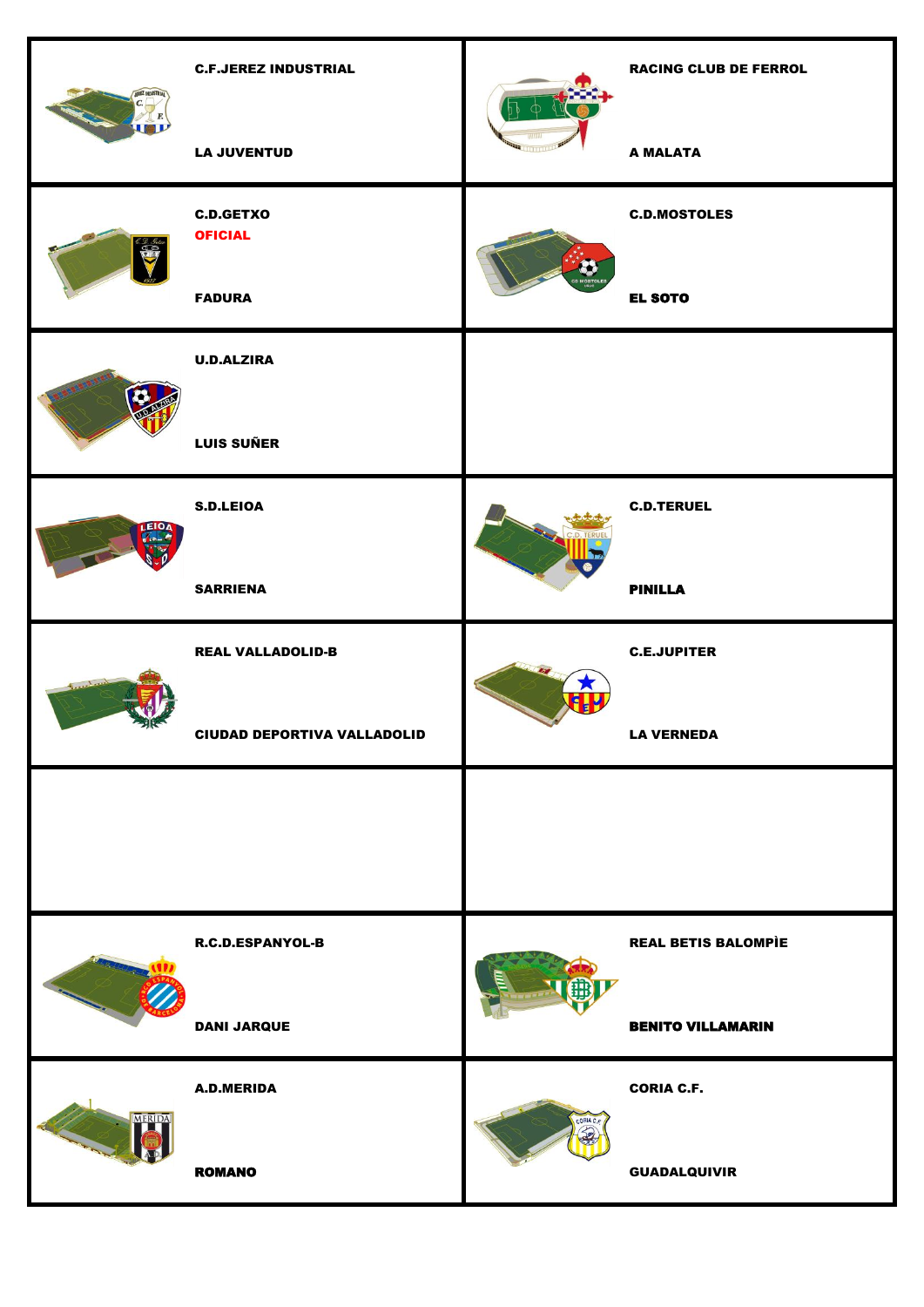|            | <b>CARTAGENA F.C.</b>             | <b>C.D.CONDAL</b>               |
|------------|-----------------------------------|---------------------------------|
|            | <b>CARTAGONOVA</b>                | <b>LES CORTS</b>                |
|            | <b>CORUXO F.C.</b>                | <b>VALENCIA C.F.-B</b>          |
|            | <b>DO VAO</b>                     | <b>ANTONIO PUCHADES</b>         |
|            | <b>C.D.TROPEZON</b>               | <b>REAL BALOMPEDICA LINENSE</b> |
|            | <b>SANTA ANA</b>                  | <b>MUNICIPAL DE LA LINEA</b>    |
|            | <b>C.D.ORENSE</b>                 | <b>U.D.C.TXANTREA K.K.E.</b>    |
|            | <b>O COUTO</b>                    | <b>TXANTREA</b>                 |
|            | <b>GRANADA C.F.</b>               | <b>S.D.ALCALA</b>               |
|            | <b>LOS CARMENES</b>               | <b>MUNICIPAL EL VAL</b>         |
| <b>PXD</b> | PEÑA DEPORTIVA SANTA EULALIA      | <b>C.F.BADALONA</b>             |
|            | <b>MUNICIPAL DE SANTA EULALIA</b> | <b>MUNICIPAL DE BADALONA</b>    |
|            | <b>C.D.LAS ROZAS</b>              | <b>R.C.D.LA CORUÑA</b>          |
|            | <b>DEHESA DE NALCARBON</b>        | <b>RIAZOR</b>                   |
|            | <b>C.D.DENIA</b>                  | <b>U.D.SAN PEDRO</b>            |
|            | <b>CAMP NOU MUNICIPAL</b>         | <b>MUNICIPAL DE SAN PEDRO</b>   |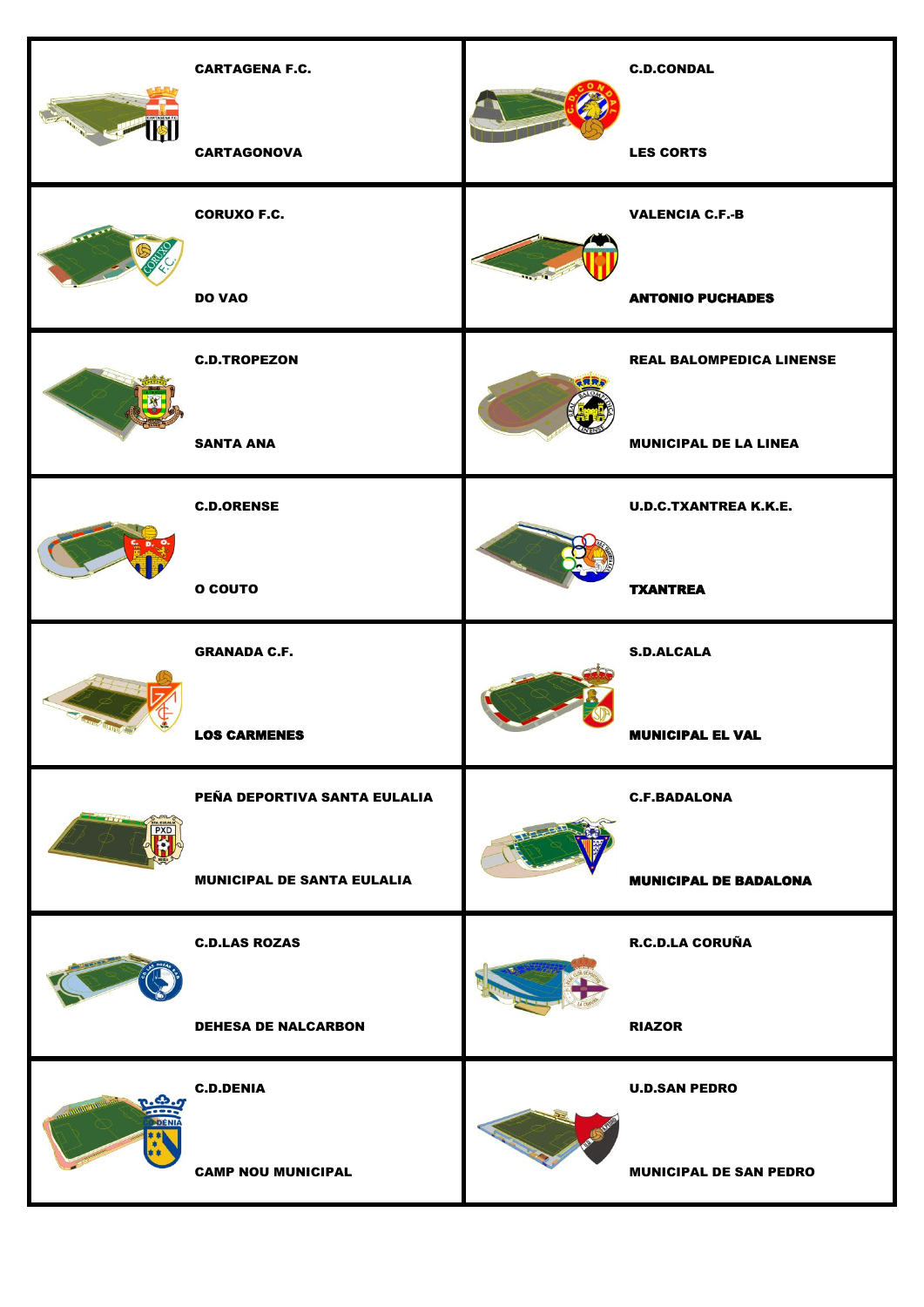|                              | <b>C.D.NUMANCIA</b>                     | <u> 1</u><br>$\overline{\mathsf{H}}$ | <b>C.D.ALCALA</b>               |
|------------------------------|-----------------------------------------|--------------------------------------|---------------------------------|
|                              | <b>LOS PAJARITOS (ANTIGUO)</b>          |                                      | <b>NUEVO CIUDAD DE ALCALA</b>   |
|                              | <b>C.D.HERNANI</b>                      |                                      | <b>JUPITER LEONES</b>           |
|                              | <b>ZUBIPE</b>                           |                                      | <b>PUENTE CASTRO</b>            |
|                              | <b>U.E.SANT ANDREU</b>                  |                                      | <b>RACING CLUB PORTUENSE</b>    |
|                              | <b>OLIMPICO DE MONTJUIC</b>             |                                      | <b>JOSE DEL CUVILLO</b>         |
|                              |                                         |                                      | <b>CLUB ATLETICO TETUAN</b>     |
|                              |                                         |                                      | <b>VARELA</b>                   |
|                              | <b>C.D.REAL MALLORCA-B</b>              | $\mathbb{D}^*_{\mathbb{D}}$          | <b>C.D.MOSTOLES</b>             |
|                              | <b>CIUTAT ESPORTIVA ANTONIO ASENSIO</b> |                                      | <b>EL SOTO</b>                  |
|                              | <b>U.D.EXTREMADURA</b>                  |                                      |                                 |
| EXTREMADURA U.D.<br>$=$ U.D. |                                         |                                      |                                 |
|                              | <b>FRANCISCO DE LA HERA-REFORMADO</b>   |                                      |                                 |
|                              | <b>U.D.MUTILVERA</b>                    |                                      | <b>S.D.LA ESPAÑA INDUSTRIAL</b> |
|                              | <b>MUTILNOVA</b>                        |                                      | <b>ELS CORTS</b>                |
|                              | <b>REAL AVILA C.F.</b>                  |                                      | <b>F.C.BARCELONA-B</b>          |